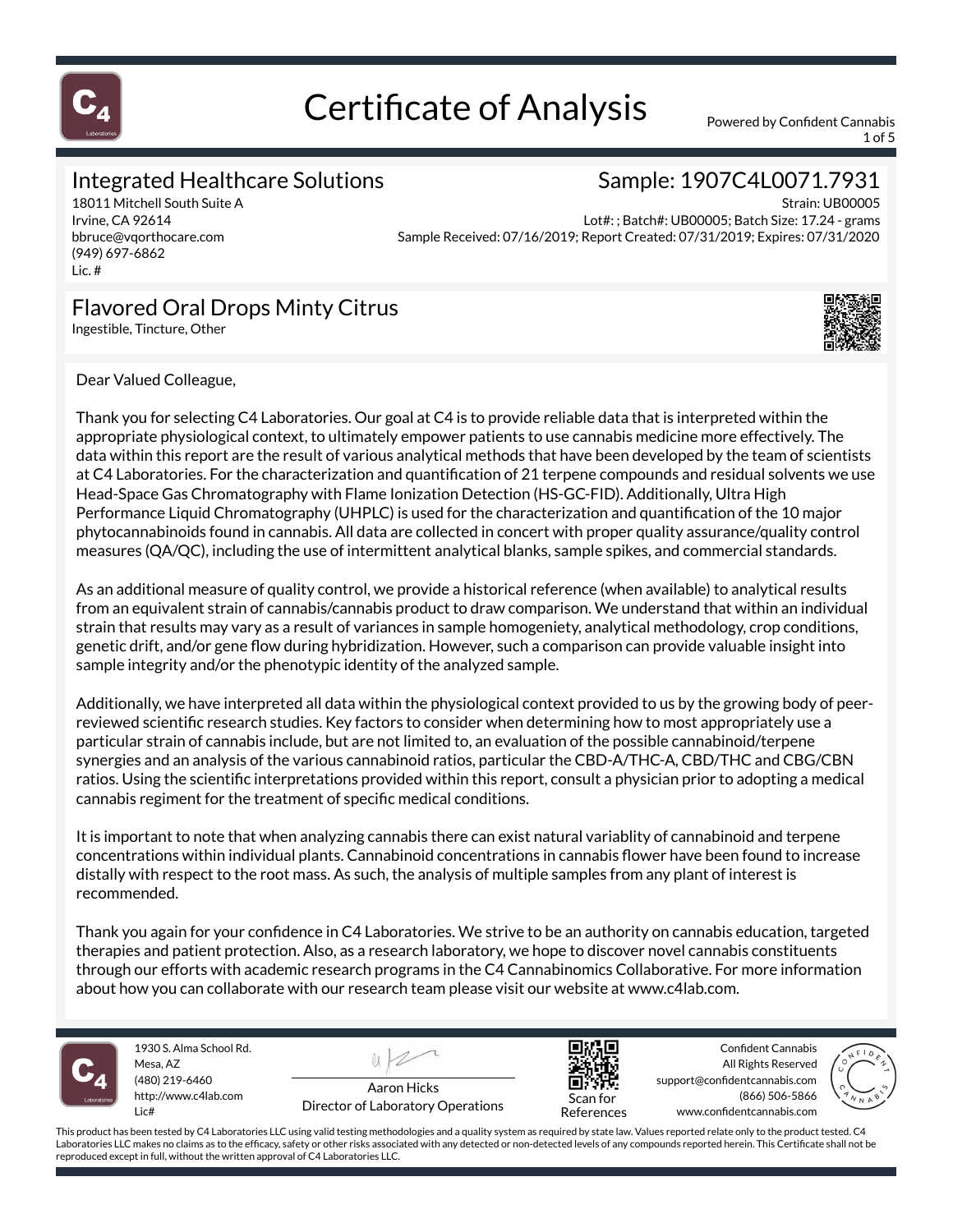

2 of 5

Sample: 1907C4L0071.7931

### Integrated Healthcare Solutions

18011 Mitchell South Suite A Irvine, CA 92614 bbruce@vqorthocare.com (949) 697-6862 Lic. #

Strain: UB00005 Lot#: ; Batch#: UB00005; Batch Size: 17.24 - grams Sample Received: 07/16/2019; Report Created: 07/31/2019; Expires: 07/31/2020

### Flavored Oral Drops Minty Citrus

Ingestible, Tincture, Other





| Cannabinoids   |       |             |           | <b>NR</b><br>Moisture | Pass<br><b>Foreign Matter</b> |
|----------------|-------|-------------|-----------|-----------------------|-------------------------------|
| Analyte        | LOQ   | <b>Mass</b> | Mass      |                       | Std. Dev.                     |
|                | mg/mL | mg/mL       | %         |                       |                               |
| <b>THCa</b>    | 0.104 | <b>ND</b>   | ND.       |                       |                               |
| $\Delta$ 9-THC | 0.104 | <b>ND</b>   | <b>ND</b> |                       |                               |
| <b>CBD</b>     | 0.104 | 3.501       | 0.3380    |                       |                               |
| CBDa           | 0.104 | <b>ND</b>   | ND.       |                       |                               |
| <b>CBC</b>     | 0.104 | ND.         | ND.       |                       |                               |
| <b>CBG</b>     | 0.104 | ND.         | ND.       |                       |                               |
| <b>CBN</b>     | 0.104 | ND.         | ND.       |                       |                               |
| <b>THCV</b>    | 0.104 | ND.         | ND.       |                       |                               |
| $\Delta$ 8-THC | 0.104 | ND.         | ND.       |                       |                               |
| <b>CBDV</b>    | 0.104 | <b>ND</b>   | <b>ND</b> |                       |                               |
| <b>Total</b>   |       | 3.501       | 0.3380    |                       |                               |

Notes: Chromatograms available upon request.

Total THC = THCa \* 0.877 + d9-THC Total CBD = CBDa \* 0.877 + CBD

LOQ = Limit of Quantitation; NR = Not Reported; Unless otherwise stated all quality control samples performed within specifications established by the Laboratory.



1930 S. Alma School Rd. Mesa, AZ (480) 219-6460 http://www.c4lab.com Lic#



Director of Laboratory Operations



Confident Cannabis All Rights Reserved support@confidentcannabis.com (866) 506-5866 www.confidentcannabis.com

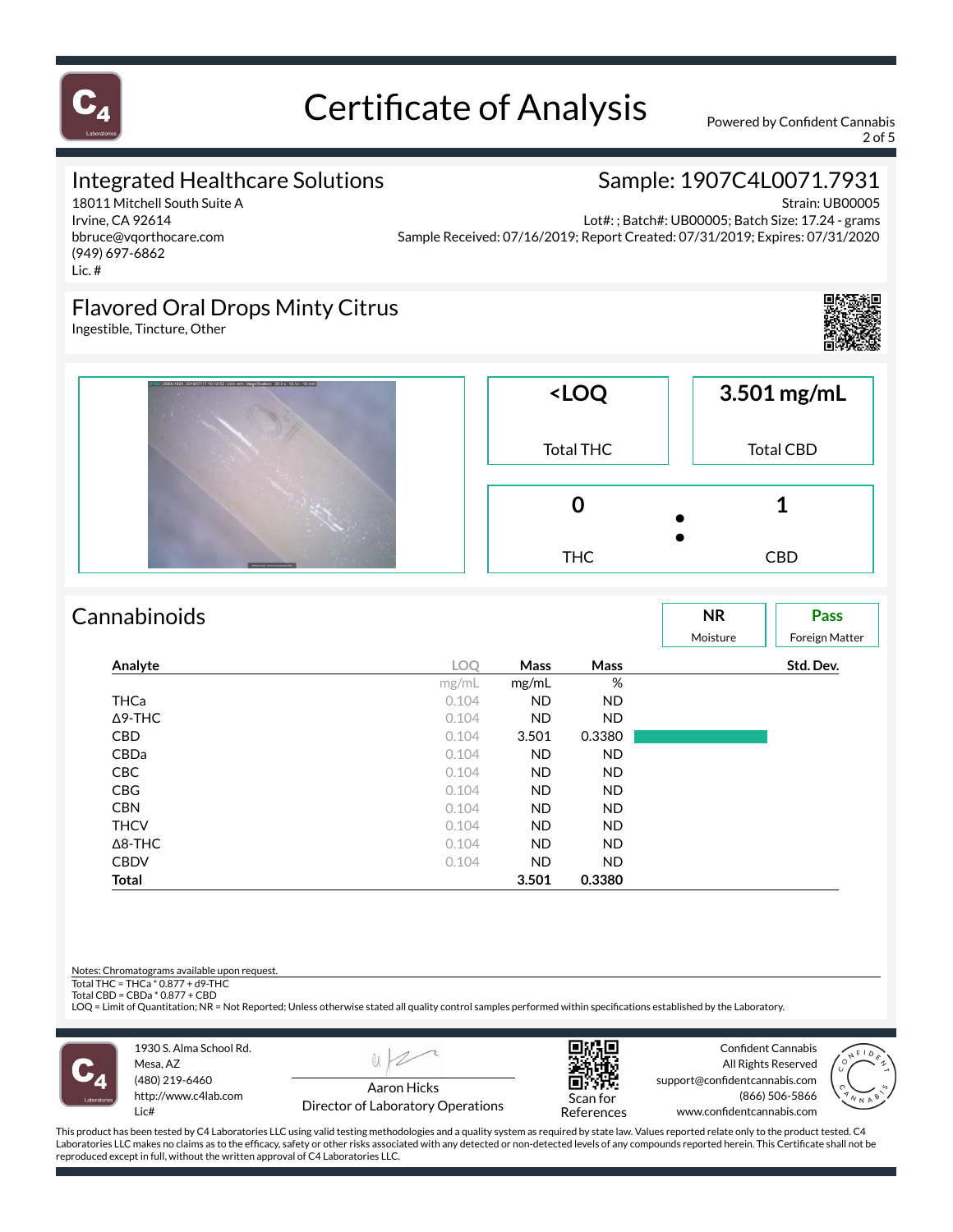

3 of 5

Sample: 1907C4L0071.7931

### Integrated Healthcare Solutions

18011 Mitchell South Suite A Irvine, CA 92614 bbruce@vqorthocare.com (949) 697-6862 Lic. #

Strain: UB00005 Lot#: ; Batch#: UB00005; Batch Size: 17.24 - grams Sample Received: 07/16/2019; Report Created: 07/31/2019; Expires: 07/31/2020

### Flavored Oral Drops Minty Citrus

Ingestible, Tincture, Other

### Pesticides **Complete**



| Analyte         | Mass       | <b>Status</b> |
|-----------------|------------|---------------|
|                 | <b>PPM</b> |               |
| Azoxystrobin    | <b>ND</b>  | Tested        |
| Beta-Cyfluthrin | <b>ND</b>  | Tested        |
| Daminozide      | <b>ND</b>  | Tested        |
| Myclobutanil    | <b>ND</b>  | Tested        |
| Paclobutrazol   | <b>ND</b>  | Tested        |
| Quinoxyfen      | <b>ND</b>  | Tested        |

LOQ = Limit of Quantitation; NR = Not Reported; Unless otherwise stated all quality control samples performed within specifications established by the Laboratory.



1930 S. Alma School Rd. Mesa, AZ (480) 219-6460 http://www.c4lab.com Lic#



Director of Laboratory Operations



Confident Cannabis All Rights Reserved support@confidentcannabis.com (866) 506-5866 www.confidentcannabis.com

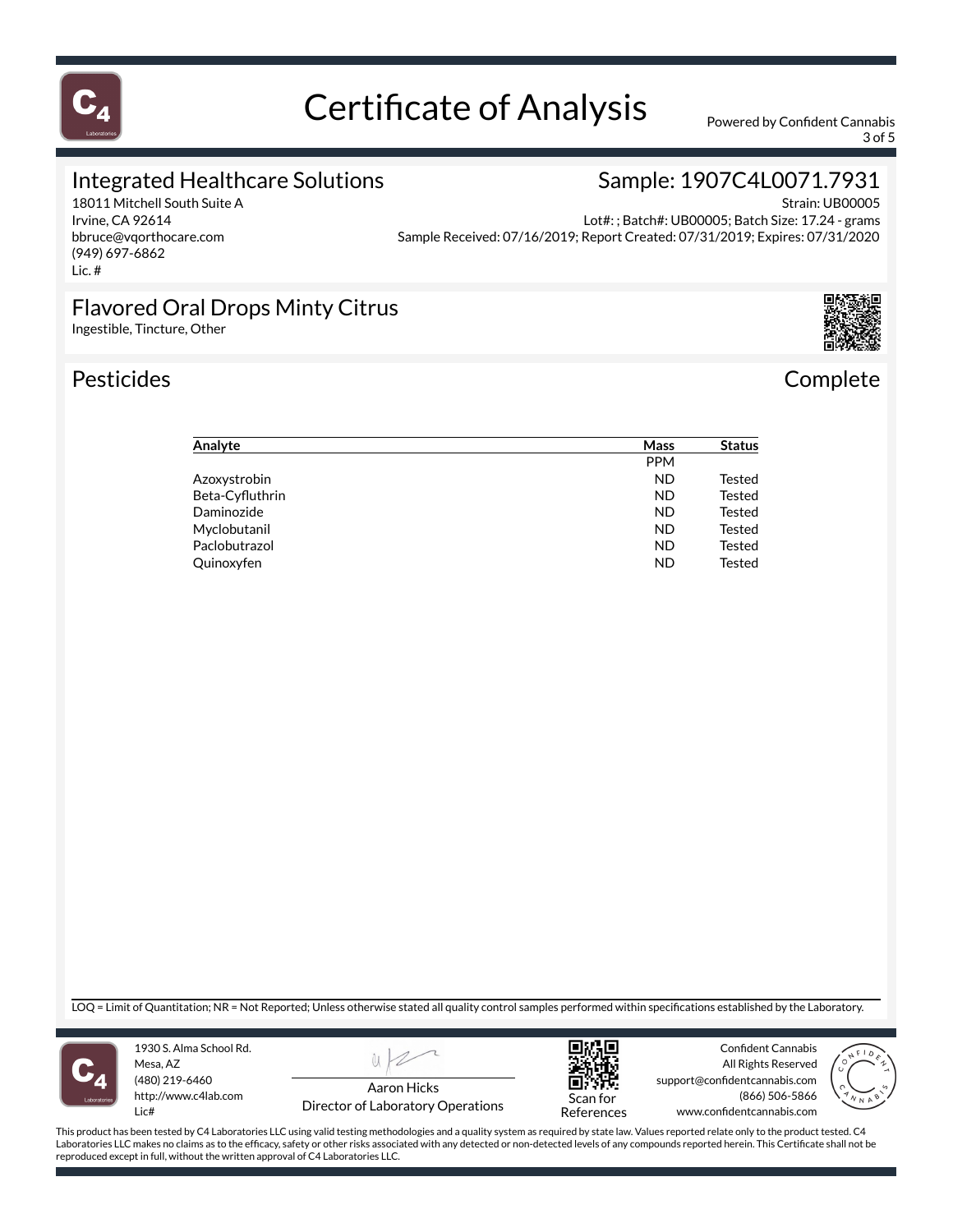

4 of 5

Sample: 1907C4L0071.7931

#### Integrated Healthcare Solutions

18011 Mitchell South Suite A Irvine, CA 92614 bbruce@vqorthocare.com (949) 697-6862 Lic. #

Strain: UB00005 Lot#: ; Batch#: UB00005; Batch Size: 17.24 - grams Sample Received: 07/16/2019; Report Created: 07/31/2019; Expires: 07/31/2020

### Flavored Oral Drops Minty Citrus

Ingestible, Tincture, Other

### Microbials Complete



| Analyte                | <b>Units</b> | <b>Status</b> |
|------------------------|--------------|---------------|
|                        | CFU/g        |               |
| Aspergillus            | <b>ND</b>    | <b>Tested</b> |
| STEC E. coli           | <b>ND</b>    | <b>Tested</b> |
| Klebsiella pneumoniae  | <b>ND</b>    | <b>Tested</b> |
| Pseudomonas aeruginosa | <b>ND</b>    | <b>Tested</b> |
| Salmonella             | <b>ND</b>    | <b>Tested</b> |
| <b>Total Candida</b>   | <b>ND</b>    | <b>Tested</b> |

LOQ = Limit of Quantitation; TNTC = Too Numerous to Count; NR = Not Reported; NT = Not Tested. Unless otherwise stated all quality control samples performed<br>within specifications established by the Laboratory



1930 S. Alma School Rd. Mesa, AZ (480) 219-6460 http://www.c4lab.com Lic#



Director of Laboratory Operations



Confident Cannabis All Rights Reserved support@confidentcannabis.com (866) 506-5866 www.confidentcannabis.com